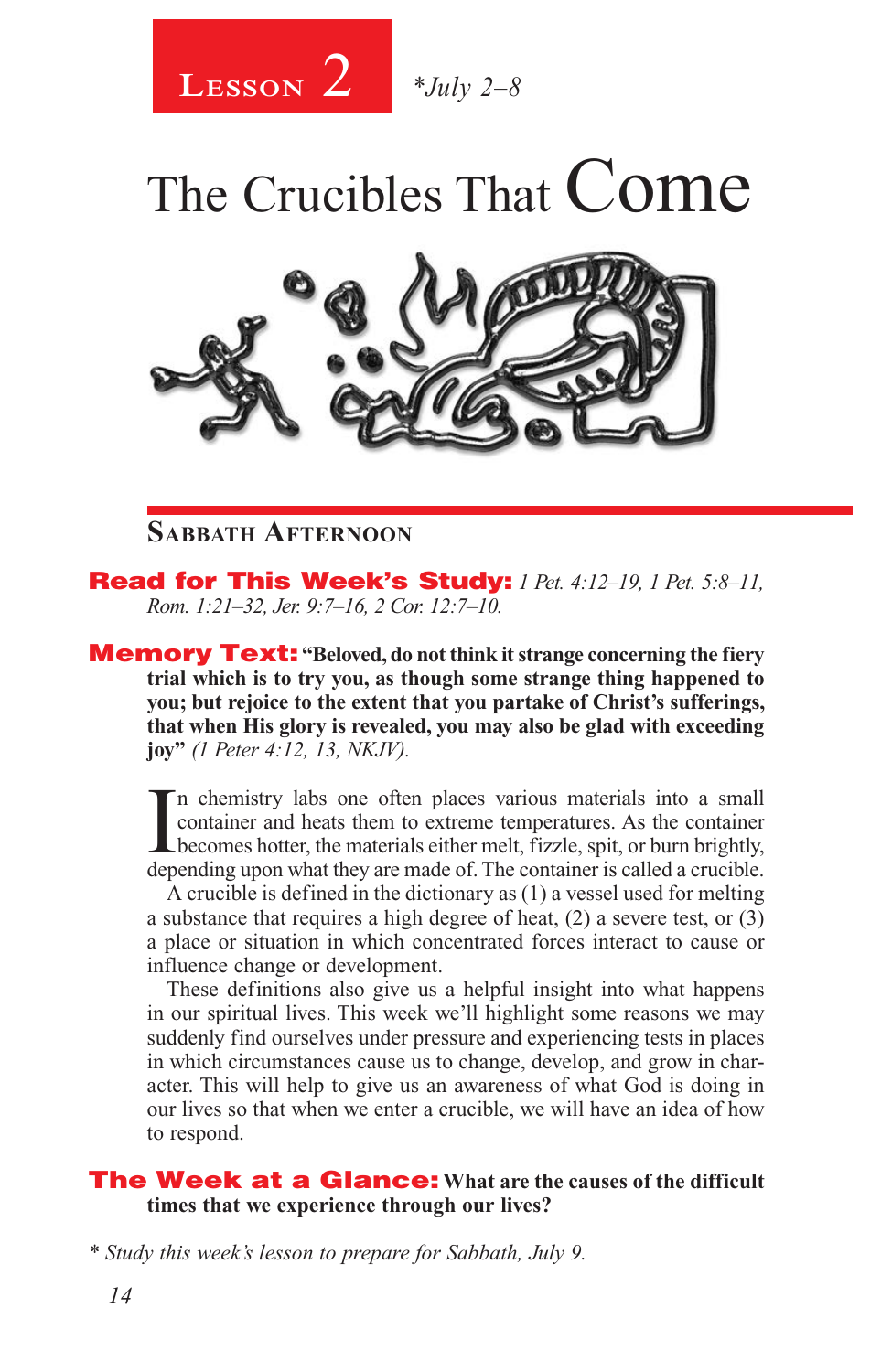**SUNDAY** July 3

# **Surprises**

**"Beloved, do not think it strange concerning the fiery trial which is to try you, as though some strange thing happened to you"** *(1 Pet. 4:12, NKJV).*

Surprises, painful surprises, can come in many ways. A car veering across the road into your path. A sudden notification that you're losing your job. A medical test that gives you unexpected bad news. Betrayal by someone you loved and who you thought loved you. As bad as the pain can be, it's always made worse by the element of surprise.

This week we will look at a few specific types of painful situations or crucibles that should not take us by surprise.

To begin, let's go back to the text for today in Peter. The Greek word for "surprised" in 1 Peter 4:12 means to be "alien" or "foreign." Peter is urging his readers not to fall into the trap of believing that fiery ordeals and trials are alien to Christian experience. Rather, they are to be considered normal—they can and should be expected.

The word used for "fiery ordeal" *(NIV, NRSV)* or "fiery trial" *(NKJV)*  comes from another Greek word, and it means "a burning." In other places it is translated "furnace." This experience of suffering for our faith could therefore be considered a "smelting process," the process of the crucible.

\_\_\_\_\_\_\_\_\_\_\_\_\_\_\_\_\_\_\_\_\_\_\_\_\_\_\_\_\_\_\_\_\_\_\_\_\_\_\_\_\_\_\_\_\_\_\_\_\_\_\_\_\_\_\_\_ \_\_\_\_\_\_\_\_\_\_\_\_\_\_\_\_\_\_\_\_\_\_\_\_\_\_\_\_\_\_\_\_\_\_\_\_\_\_\_\_\_\_\_\_\_\_\_\_\_\_\_\_\_\_\_\_

#### Read **1 Peter 4:12–19. What is Peter's message?**

Many of us are surprised about suffering because we often have an oversimplified view of the Christian life. We know there are two sides—God, who is good; and Satan, who is bad. But often, we then automatically put everything that feels good in the box with God and everything that feels bad in the box with Satan. But life is not so simple. We cannot use our feelings to decide what is in God's box or Satan's box. Sometimes walking with God can be challenging and hard. And following Satan can appear to bring great rewards. Job, who is righteous yet suffering, illustrates this when he asked God, " 'Why do the wicked live on, growing old and increasing in power?' " *(Job 21:7, NIV)*.

**Peter was referring to trials that are the consequence of standing up for Christ. But there also are other reasons that trials come. How could 1 Peter 4:12–19 help you to explain tactfully to a friend why he or she should not be surprised at the painful trials they might face?**

 $\_$  , and the set of the set of the set of the set of the set of the set of the set of the set of the set of the set of the set of the set of the set of the set of the set of the set of the set of the set of the set of th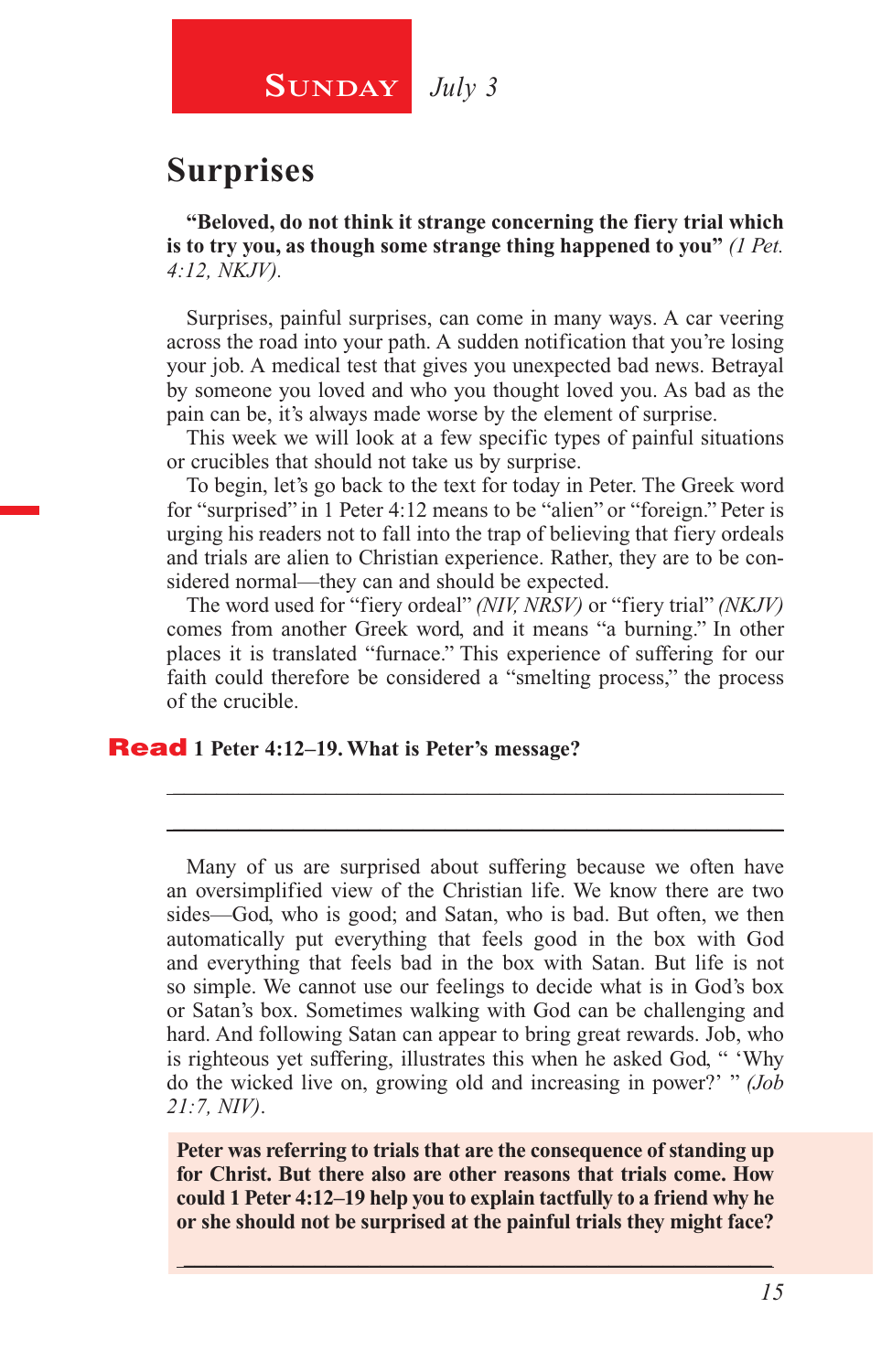

# **Crucibles of Satan**

**"Be sober, be vigilant; because your adversary the devil walks about like a roaring lion, seeking whom he may devour"** *(1 Pet. 5:8, NKJV).*

**Read** the above text. What's the message there for us? Ask yourself, **"How seriously do I take these words?" What things do you do in your life that show whether you take them seriously?**

Have you ever watched a hungry lion? It's awesome because you know it can catch and eat just about anything it wants. Peter says that Satan is prowling around in the same way. When we look around, we can see the consequences of his desire to kill. Death, suffering, and the twisting and perverting of morals and values are everywhere. We cannot escape seeing the work of Satan.

\_\_\_\_\_\_\_\_\_\_\_\_\_\_\_\_\_\_\_\_\_\_\_\_\_\_\_\_\_\_\_\_\_\_\_\_\_\_\_\_\_\_\_\_\_\_\_\_\_\_\_\_\_\_\_\_

\_\_\_\_\_\_\_\_\_\_\_\_\_\_\_\_\_\_\_\_\_\_\_\_\_\_\_\_\_\_\_\_\_\_\_\_\_\_\_\_\_\_\_\_\_\_\_\_\_\_\_\_\_\_\_\_

\_\_\_\_\_\_\_\_\_\_\_\_\_\_\_\_\_\_\_\_\_\_\_\_\_\_\_\_\_\_\_\_\_\_\_\_\_\_\_\_\_\_\_\_\_\_\_\_\_\_\_\_\_\_\_\_

\_\_\_\_\_\_\_\_\_\_\_\_\_\_\_\_\_\_\_\_\_\_\_\_\_\_\_\_\_\_\_\_\_\_\_\_\_\_\_\_\_\_\_\_\_\_\_\_\_\_\_\_\_\_\_\_

\_\_\_\_\_\_\_\_\_\_\_\_\_\_\_\_\_\_\_\_\_\_\_\_\_\_\_\_\_\_\_\_\_\_\_\_\_\_\_\_\_\_\_\_\_\_\_\_\_\_\_\_\_\_\_\_

\_\_\_\_\_\_\_\_\_\_\_\_\_\_\_\_\_\_\_\_\_\_\_\_\_\_\_\_\_\_\_\_\_\_\_\_\_\_\_\_\_\_\_\_\_\_\_\_\_\_\_\_\_\_\_\_

Read **1 Peter 5:8–11. How should Christians react to Satan's prowling?**

#### What **does God promise to do for those who are suffering?** *1 Pet. 5:10.*

Peter writes these words in the context of responding to Satan's attacks on Christian faith. But as we have mentioned, Satan is at work in many different ways. And although we must be aware of the reality and the power of our enemy, we must never be discouraged, for we must always remember that Jesus has beaten Satan; that Satan is a defeated foe; and that as long as we stay connected with Jesus, as long as we cling to Him in faith, we can never be defeated either. Because of the cross, Christ's victory is our victory.

**Think about the other ways that Satan causes pain. How could reading 1 Peter 5:8–11 help us to deal with the anguish that we experience because of our fate in living in a sinful world in which Satan wreaks havoc?**

\_\_\_\_\_\_\_\_\_\_\_\_\_\_\_\_\_\_\_\_\_\_\_\_\_\_\_\_\_\_\_\_\_\_\_\_\_\_\_\_\_\_\_\_\_\_\_\_\_\_\_\_\_\_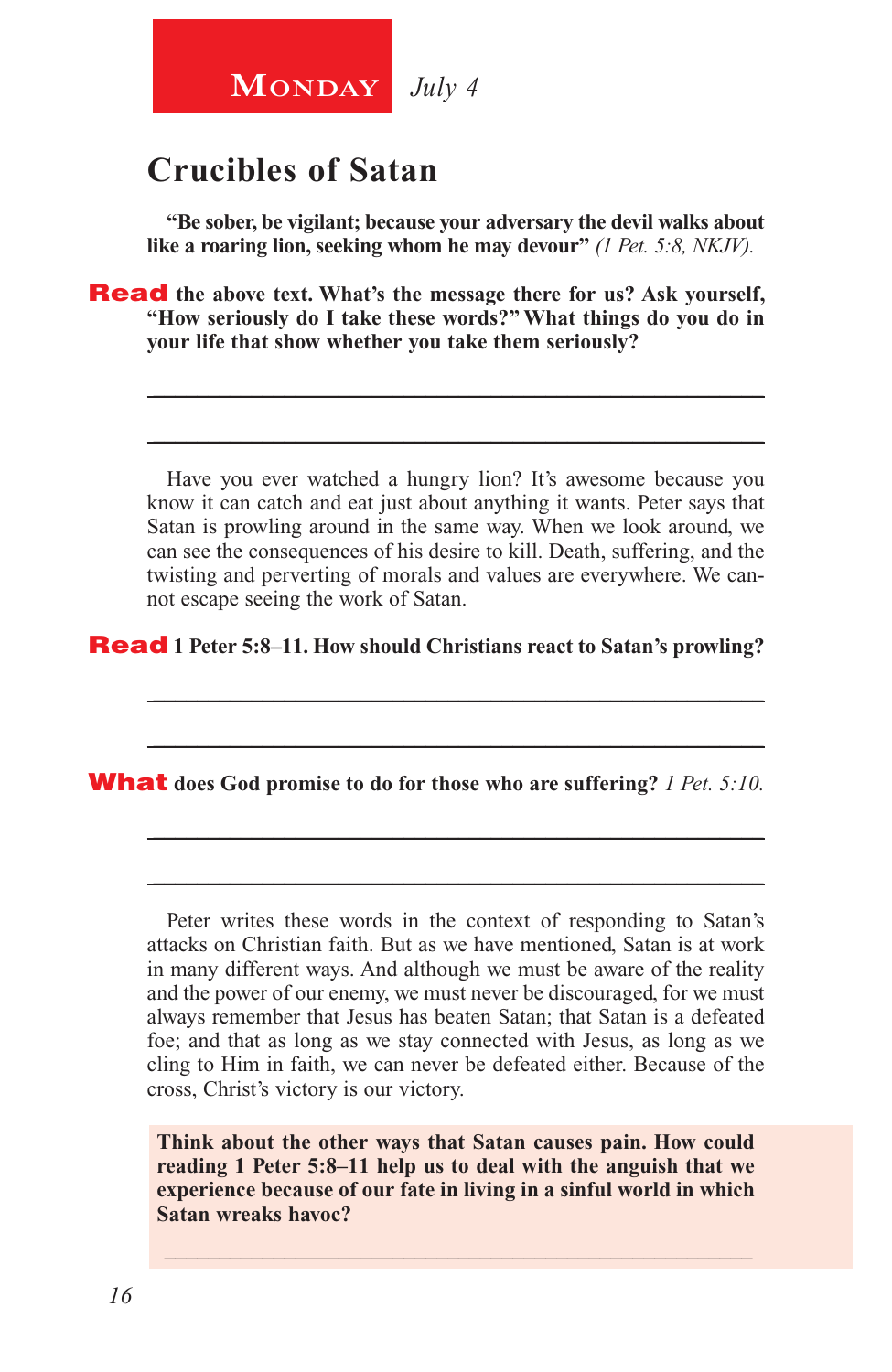# **TUESDAY** July 5

# **Crucibles of Sin**

**"For the wrath of God is revealed from heaven against all ungodliness and unrighteousness of men, who suppress the truth in unrighteousness"** *(Rom. 1:18, NKJV).*

Everything we do has a consequence. If you stand in the hot sun with ice cream, it will certainly melt. Cause and effect always go together. And no matter how desperately we may want things to be different, it is the same with sin. It always reaps consequences. It is not that God sits in heaven wondering what terrible things He can do to people who sin; no, sin itself comes with its own built-in consequences.

The problem is that many times we think that we can somehow outwit God and sin without experiencing the consequences. It never happens. Paul makes it very clear that sinning has consequences, not only for eternity but also painful and distressing consequences today.

\_\_\_\_\_\_\_\_\_\_\_\_\_\_\_\_\_\_\_\_\_\_\_\_\_\_\_\_\_\_\_\_\_\_\_\_\_\_\_\_\_\_\_\_\_\_\_\_\_\_\_\_\_\_\_\_

\_\_\_\_\_\_\_\_\_\_\_\_\_\_\_\_\_\_\_\_\_\_\_\_\_\_\_\_\_\_\_\_\_\_\_\_\_\_\_\_\_\_\_\_\_\_\_\_\_\_\_\_\_\_\_\_

\_\_\_\_\_\_\_\_\_\_\_\_\_\_\_\_\_\_\_\_\_\_\_\_\_\_\_\_\_\_\_\_\_\_\_\_\_\_\_\_\_\_\_\_\_\_\_\_\_\_\_\_\_\_\_\_

**In** Romans 1:21–32, Paul describes the process when people fall into sin **and the consequences of those sins. Read these verses prayerfully and carefully, and summarize the essence of what Paul is saying, focusing specifically on the stages of sin and its consequences.** 

A couple of verses earlier Paul describes these consequences as the "wrath of God" *(Rom. 1:18)*. God's wrath in this passage is simply God calling human beings to reap what they sow. Even for Christians, God does not always intervene immediately to remove the pain that results from our own actions. Many times He allows us to experience the consequences of our actions in order for us to understand how deeply damaging and offensive our sin is.

We have been considering the consequences of breaking God's moral laws. But what about breaking God's health laws? Our bodies are God's home. If we abuse our bodies by failing to eat healthfully or to exercise, or if we regularly overwork, this also is sin against God. And this has consequences that can create the conditions of a crucible.

**In your own life, how have you reaped the immediate consequences of your own sins? What lessons have you learned? What changes must you make in order not to go through something similar again?**

 $\_$  , and the set of the set of the set of the set of the set of the set of the set of the set of the set of the set of the set of the set of the set of the set of the set of the set of the set of the set of the set of th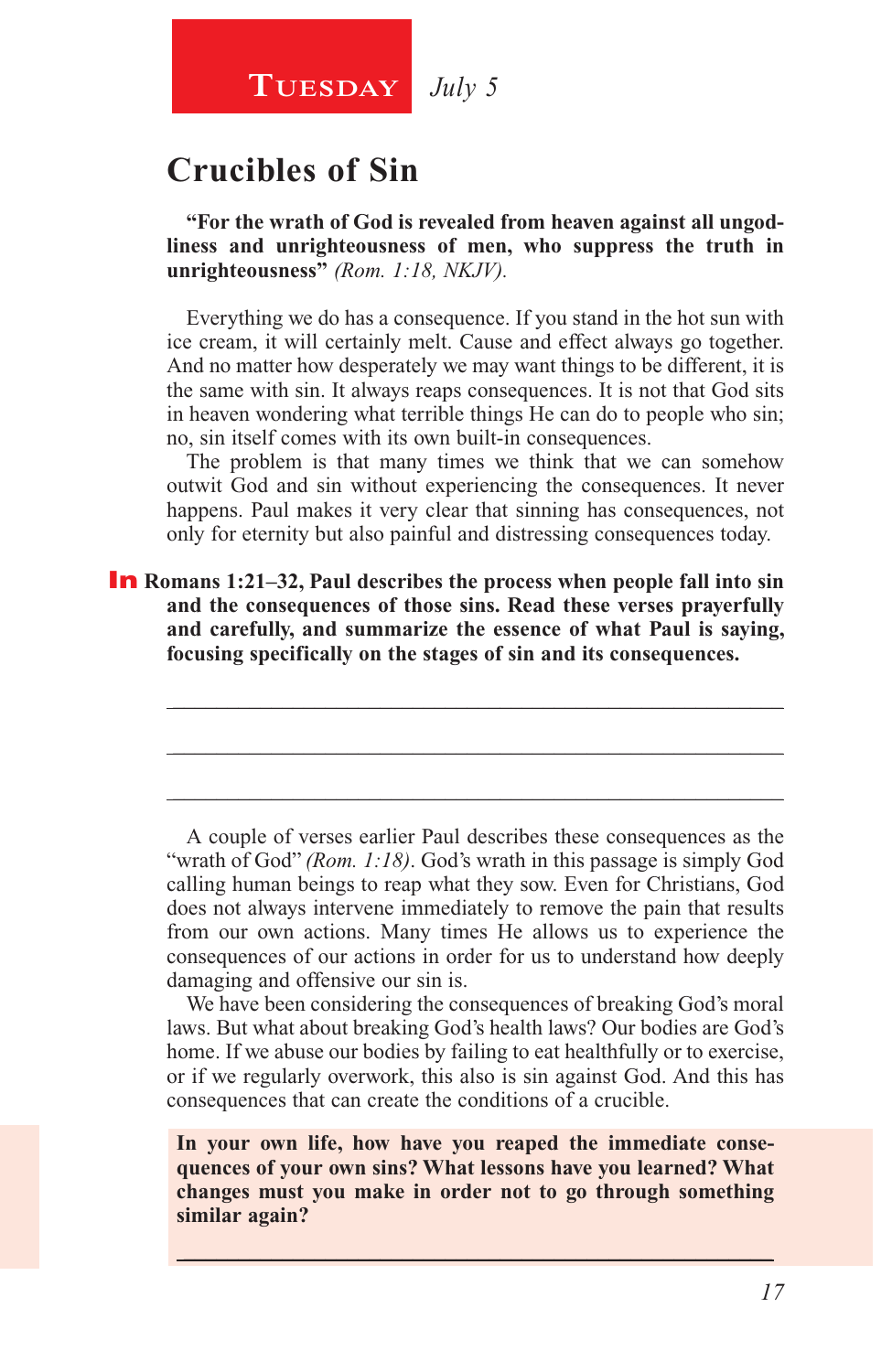**WEDNESDAY** July 6

# **Crucibles of Purification**

"Therefore thus says the LORD of hosts: 'Behold, I will refine **them and try them; for how shall I deal with the daughter of My people?' "** *(Jer. 9:7, NKJV).*

"If the Spirit of God brings to your mind a word of the Lord that hurts you, you can be sure that there is something in you that He wants to hurt to the point of its death."—Oswald Chambers, *My Utmost for His Highest* (Uhrichsville, OH: Barbour & Company, Inc., 1963), p. 271.

\_\_\_\_\_\_\_\_\_\_\_\_\_\_\_\_\_\_\_\_\_\_\_\_\_\_\_\_\_\_\_\_\_\_\_\_\_\_\_\_\_\_\_\_\_\_\_\_\_\_\_\_\_\_\_\_

\_\_\_\_\_\_\_\_\_\_\_\_\_\_\_\_\_\_\_\_\_\_\_\_\_\_\_\_\_\_\_\_\_\_\_\_\_\_\_\_\_\_\_\_\_\_\_\_\_\_\_\_\_\_\_\_

\_\_\_\_\_\_\_\_\_\_\_\_\_\_\_\_\_\_\_\_\_\_\_\_\_\_\_\_\_\_\_\_\_\_\_\_\_\_\_\_\_\_\_\_\_\_\_\_\_\_\_\_\_\_\_\_

\_\_\_\_\_\_\_\_\_\_\_\_\_\_\_\_\_\_\_\_\_\_\_\_\_\_\_\_\_\_\_\_\_\_\_\_\_\_\_\_\_\_\_\_\_\_\_\_\_\_\_\_\_\_\_\_

How **do you understand the quote and text above? What has been your own experience with the pains involved in the purification process?** 

Read **Jeremiah 9:7–16. God says that He will "refine and test"** *(NRSV)***, or "melt"** *(KJV)***, Judah and Jerusalem** *(Jer. 9:7, NIV)***. What two reasons does God give for this?** *(Jer. 9:13, 14)***. How will the refining happen?** *(Jer. 9:15, 16)***.**

God's refining and testing involved drastic action. There are perhaps three reasons why refining and testing may feel like a crucible. First, we experience pain as God allows circumstances to bring our sin to our attention. A little earlier, Jeremiah unhappily writes, " 'The bellows blow fiercely to burn away the lead with fire, but the refining goes on in vain; the wicked are not purged out' " *(Jer. 6:29, NIV)*. Thus, sometimes drastic action is needed in order to get our attention. Second, we experience anguish as we feel sorrow for the sin we now see clearly. Third, we experience frustration as we try to live differently. It can be quite uncomfortable and difficult to keep choosing to give up the things that have been so much a part of us.

**Think about the sins that you struggle with. If God were going to refine and test you today, how might He do it? What action could you take now to deal with this before God would need to take drastic steps with you, as He did with Israel?**

\_\_\_\_\_\_\_\_\_\_\_\_\_\_\_\_\_\_\_\_\_\_\_\_\_\_\_\_\_\_\_\_\_\_\_\_\_\_\_\_\_\_\_\_\_\_\_\_\_\_\_\_\_\_ \_\_\_\_\_\_\_\_\_\_\_\_\_\_\_\_\_\_\_\_\_\_\_\_\_\_\_\_\_\_\_\_\_\_\_\_\_\_\_\_\_\_\_\_\_\_\_\_\_\_\_\_\_\_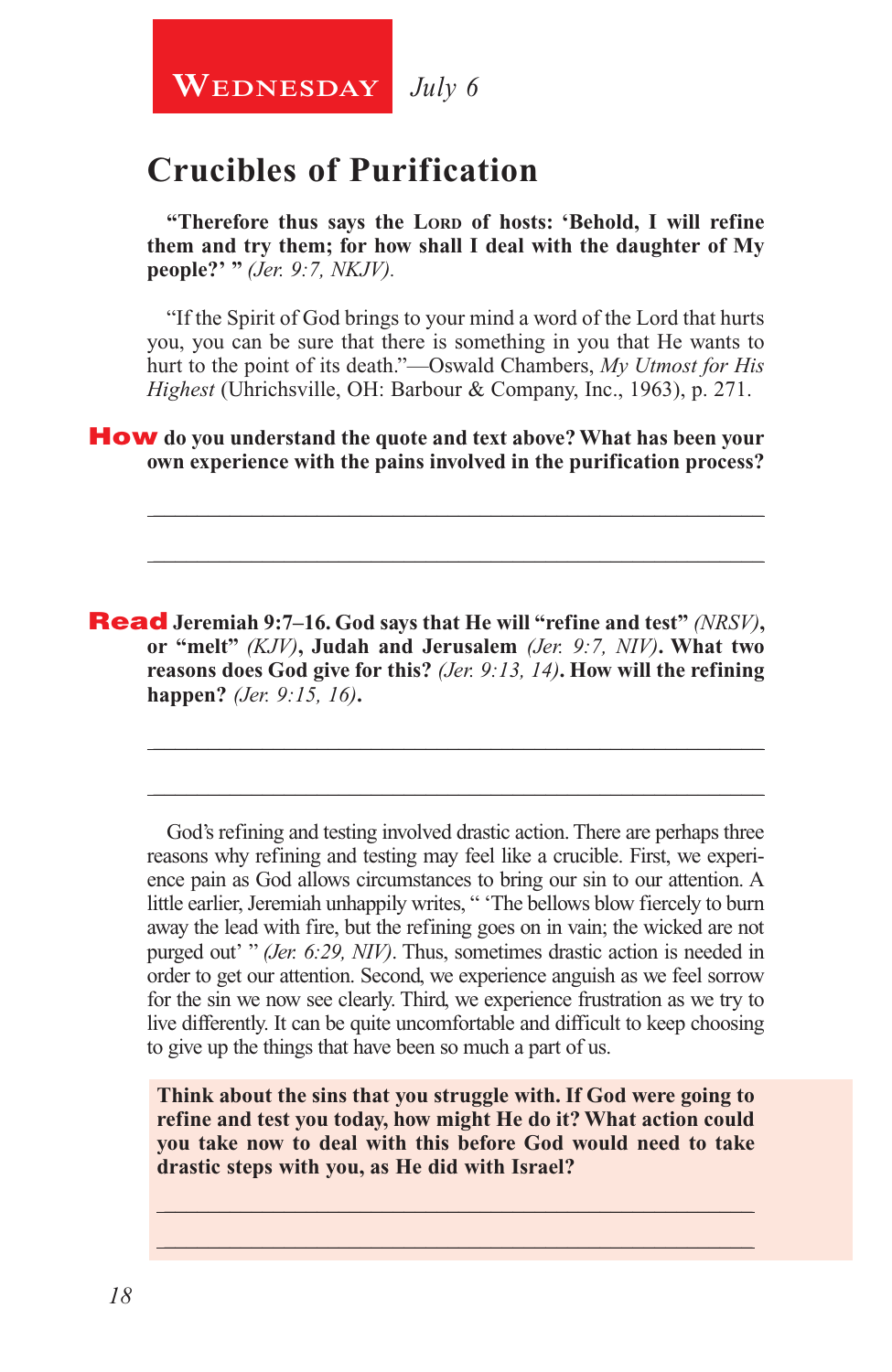### **Thursday** *July 7*

## **Crucibles of Maturity**

**"And lest I should be exalted above measure by the abundance of the revelations, a thorn in the flesh was given to me, a messenger of Satan to buffet me, lest I be exalted above measure"** *(2 Cor. 12:7, NKJV).*

There is a big difference between cutting down and pruning. We cut down plants that we don't want anymore; we prune plants that we want to develop into greater fruitfulness. Both processes, however, do involve a sharp knife. Indeed, pruning requires cutting parts off the plant that might seem to a novice gardener like destroying it. In a spiritual context, Bruce Wilkinson writes, "Are you praying for God's superabundant blessings and pleading that He will make you more like His Son?

"If your answer is yes, then you are asking for the shears."—*Secrets of the Vine* (Sisters, OR: Multnomah Publishers, Inc., 2001), p. 60.

People have wondered what Paul actually meant by a "thorn in my flesh" *(2 Cor. 12:7, NIV)*. Ideas range from Paul being under constant attacks from enemies to having a speech difficulty. It seems that this was actually a problem with his eyesight (see Ellen G. White Comments, *The SDA Bible Commentary*, vol. 6, p. 1107). Amazingly, Paul believed that his "thorn" was "given me."

#### **What** do you think Paul meant by "given me"? Who gave it to him? **How was God able to use it for Paul's benefit?**

Notice that Paul's "thorn" had a definite purpose: "to keep me from becoming conceited" *(2 Cor. 12:7, NIV)*. It was not because of any specific sin he had committed but to prevent him from sinning in the future. Paul recognized that by nature he had a weakness to sin and that this "thorn" could guard against it.

\_\_\_\_\_\_\_\_\_\_\_\_\_\_\_\_\_\_\_\_\_\_\_\_\_\_\_\_\_\_\_\_\_\_\_\_\_\_\_\_\_\_\_\_\_\_\_\_\_\_\_\_\_\_\_\_

#### Read **2 Corinthians 12:7–10. How does Paul deal with his "thorn"? Do you think that Paul's weakness had any other spiritual benefits for him? How can the way that Paul responds help you to deal with "thorns" that you may have to carry?**

**In what ways might God's ideas for your spiritual development be very different from your own? Think about areas in your life in which you need to become more fruitful in righteousness. What spiritual qualities would you like to ask God to develop in you through His "pruning"?** 

\_\_\_\_\_\_\_\_\_\_\_\_\_\_\_\_\_\_\_\_\_\_\_\_\_\_\_\_\_\_\_\_\_\_\_\_\_\_\_\_\_\_\_\_\_\_\_\_\_\_\_\_\_\_\_\_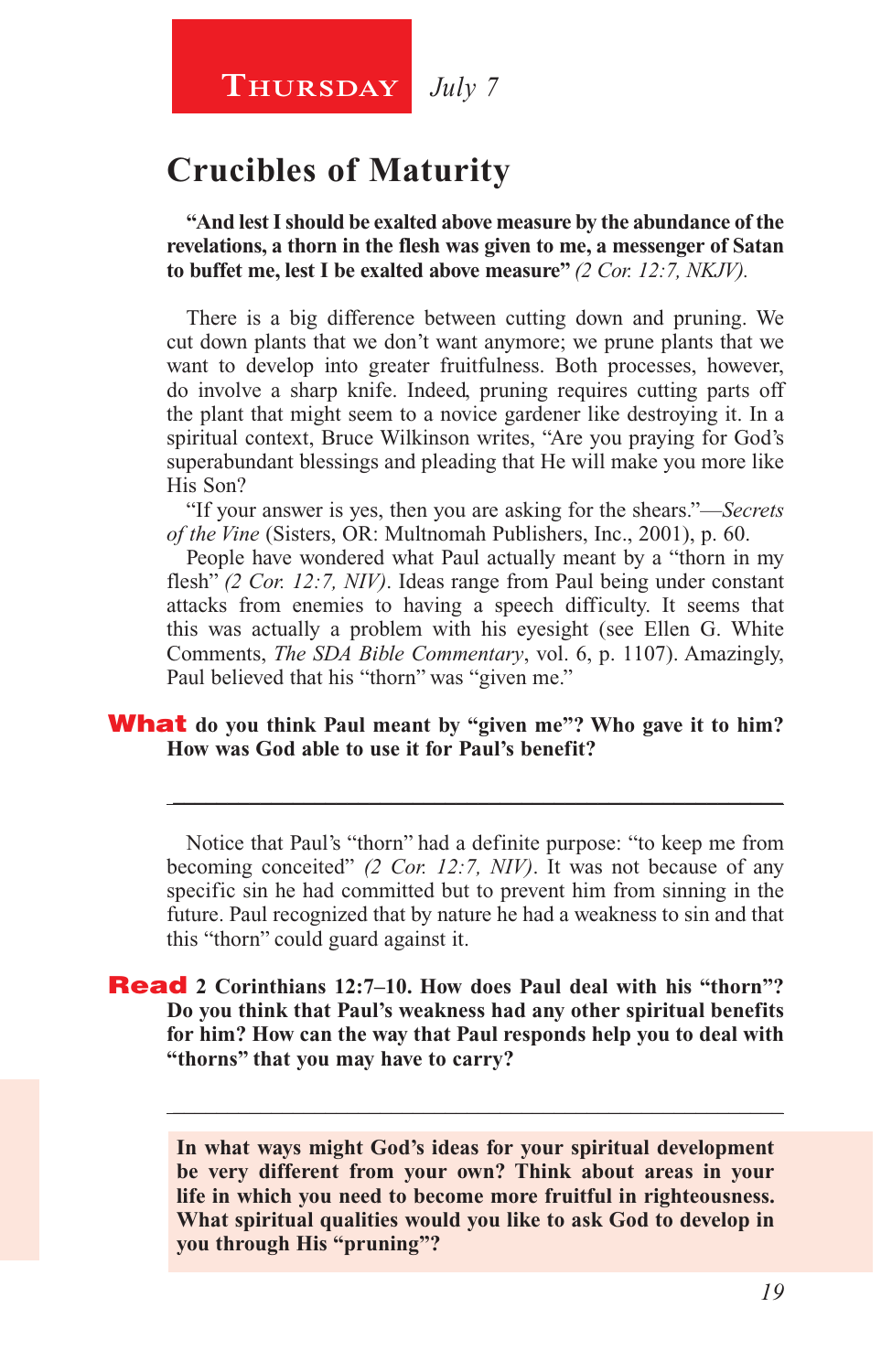**FRIDAY** July 8

Further Thought: Read Ellen G. White, "Effectual Prayer," in *Signs of the Times*, November 18, 1903; Ellen G. White Comments, p. 1182, in *The SDA Bible Commentary*, vol. 4; "God Permits Trial and Affliction to Purify Me," p. 92, in *My Life Today*.

"He who reads the hearts of men knows their characters better than they themselves know them. He sees that some have powers and susceptibilities which, rightly directed, might be used in the advancement of His work. In His providence He brings these persons into different positions and varied circumstances that they may discover in their character the defects which have been concealed from their own knowledge. He gives them opportunity to correct these defects, and to fit themselves for His service. Often He permits the fires of affliction to assail them that they may be purified."—Ellen G. White, *The Ministry of Healing*, p. 471.

#### Discussion Questions:

 **It really can be hard while we are reaping the consequences of our sin. "Will I ever be able to be made right with God again?" we ask. What promises does God make that can encourage us to persevere through such times and not give up? (See what Paul writes later in Romans 5:1–11.) What can you say to someone who is asking this very question?**

 **What does Ellen G. White mean by "His providence"? How does this work? How do you know when something happens by God's providence? What acts of God's "providence" have led to trials in your own life? As a class, discuss what you've learned at this time. How might you help someone else who is wondering whether some event is indeed "His providence"?**

 $\bullet$  If you know someone who is going through a crucible experi**ence right now, does it matter, or should it matter, what brought it on? That is, how should you react to this person and his or her suffering, regardless of what caused it?**

 **A Christian young man living in South America went through a bitter trial. After it was over, he moved to Europe and later commented to someone, "I left my corpse in South America." What does that mean? Why must we all, in a sense, leave our corpse somewhere? What role do trials have in that process?** 

 $\bullet$  As a class, plan an outing to a hospital or somewhere where **you could be of help, comfort, and cheer to those who, for whatever reason, are in a crucible.**